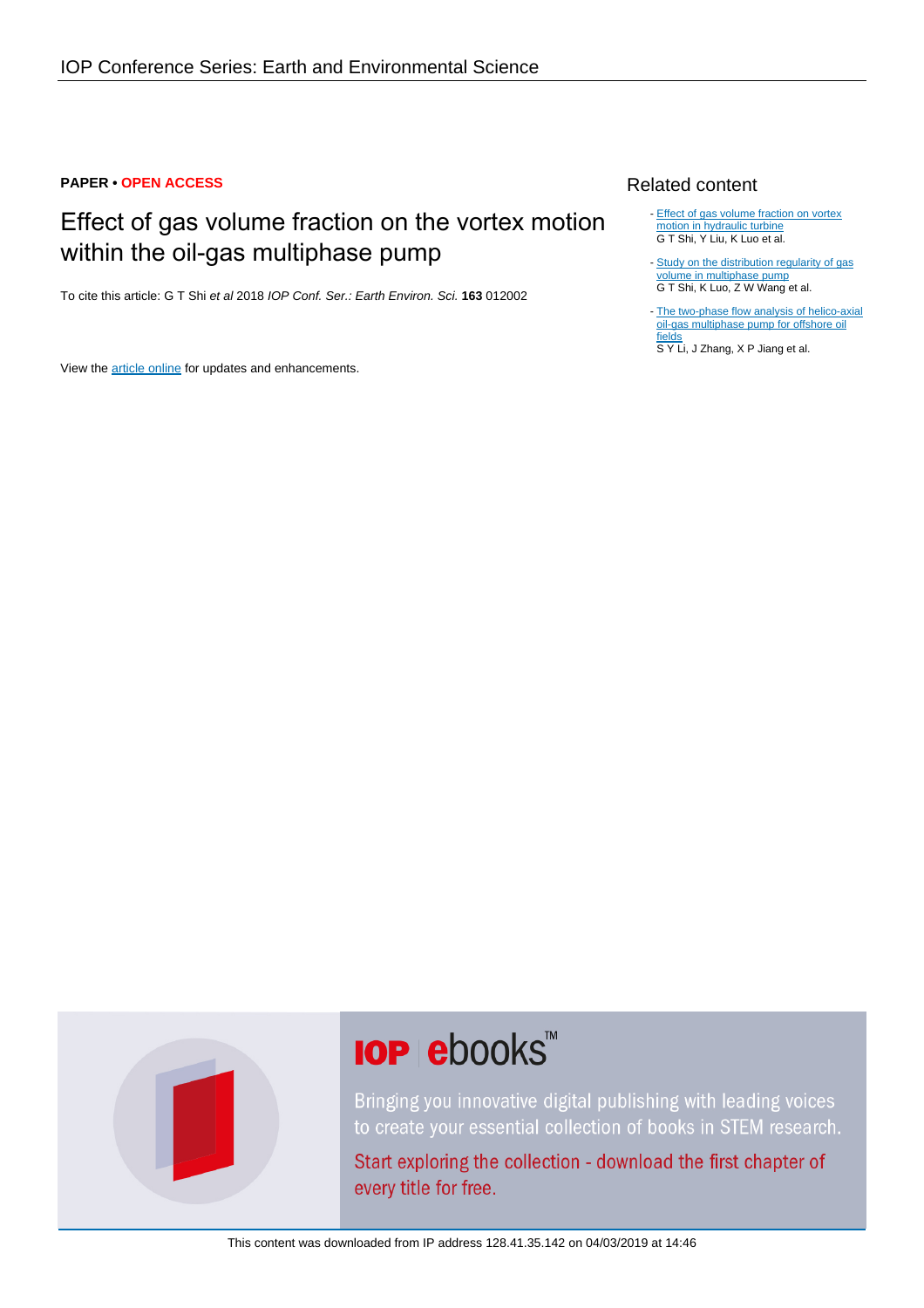# **Effect of gas volume fraction on the vortex motion within the oil-gas multiphase pump**

**G T Shi1,2, Z W Wang1 , K Luo1 , Y Liu 1 and X P Jiang3**

<sup>1</sup>Department of Power Machinery, University of Xihua, Chengdu, China <sup>2</sup>State Key Laboratory of Hydroscience and Engineering & Department of Thermal Engineering, Tsinghua University, Beijing,100084, China <sup>3</sup>School of Mechanical Electronic & Information Engineering, China University of Mining &Technology(Beijing), Beijing 100083, China

#### 952813670@qq.com

**Abstract**. In order to research the regular pattern of the vortex within the oil-gas multiphase pump with the gas volume fraction changes, the standard K-epsilon turbulence model is selected, the gas-liquid two-phase flow field within the multiphase pump is calculated by the CFD software under the different gas volume fraction, the regular pattern of the vortex motion within the multiphase pump is analyzed under the different gas volume fraction. The results show that, from the impeller hub to the rim, the vortex in the guide vane is gradually become smaller, the vortex within the impeller is gradually obvious, and with the increase of the gas volume fraction, the flow separation, the backflow and the vortex phenomenon within the impeller and the guide vane are gradually increased. It is also found that the flow separation has a greater influence on the turbulent dissipation within the whole flow field, that is, the more serious the area of off flow, the greater the energy loss. The results provide an important theoretical basis for the optimal design of the structure of oil-gas multiphase pump.

#### **1. Introduction**

Vortex generation, development, change is a very complex physical process, the vortex distribution varies greatly with the gas volume fraction. In the oil-gas multiphase pump, due to high gas volume fraction, which leads to the vortex motion within the pump is more complex, often causes oil-gas multiphase pump gas plug and plug flow and so on, results in poor performance, cannot work normally.

At present, the research on the flow mechanism within the multiphase pump is mainly focused on the velocity distribution and the gas volume distribution, the main methods used are numerical and experimental research. Ji etc.  $\left[1\right]$  calculated the unsteady cavitation flow field of the three-dimensional torsional hydrofoil by using the local time averaging model, described the evolution of horseshoe vortex. Zhang Jinya etc. [2] taken the compressible gas and water as the medium, calculated the compressible flow field within the three-stage spiral axial-flow oil-gas multiphase pump, pointed out the pressure variation law of the whole flow field within the multiphase pump with the change of gas volume fraction. Yu Zhiyi

1 Content from this work may be used under the terms of the[Creative Commons Attribution 3.0 licence.](http://creativecommons.org/licenses/by/3.0) Any further distribution of this work must maintain attribution to the author(s) and the title of the work, journal citation and DOI. Published under licence by IOP Publishing Ltd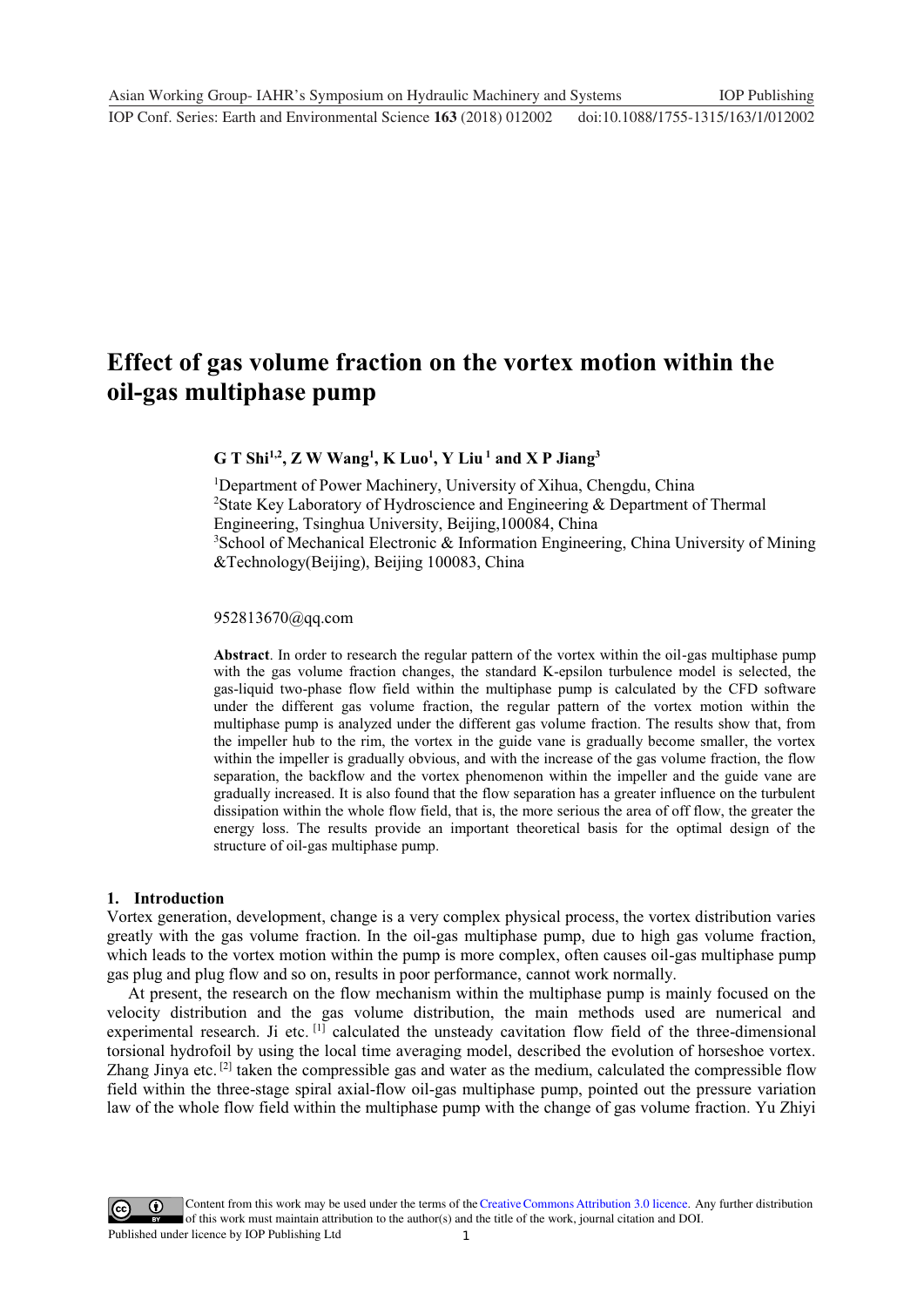etc.[3] based on the bubble flow hypothesis, carried out the unsteady numerical simulation of the blade type multiphase pump. Ma Xijin etc.<sup>[4]</sup> by using numerical simulation method, detailed analyzed the influence of blade number on the internal flow of axial-flow oil-gas multiphase pump. In the literature  $[5 \text{--}12]$ , the performance of the pump is researched from the aspects of pressure fluctuation, axial clearance, mechanical seal and the angle of the guide vane outlet. In recent years, people in addition to do lots of numerical calculation of the flow field within the multiphase pump, the experimental research on the pump was also carried out. Li Wei etc.<sup>[13]</sup> by doing the PIV measurement test of the internal flow field within the guide vane multiphase pump, analyzed the influence of the change of flow on the flow field within the multiphase pump. Zhang Jinya etc.<sup>[14]</sup> by setting the buffer equalizer in the front of the oil-gas multiphase pump, researched the visualization of the gas-liquid two-phase flow field of the inlet section of the pump, plotted the curves of the bubble diameter of the inlet of the pump with the change of the gas volume fraction and the pump rotating speed. Yang etc.<sup>[15]</sup> carried out the experimental studies on the high gas volume fraction of the multiphase pump inlet, pointed out that the leakage loss of synchronous rotor multiphase pump at high gas volume fraction increases sharply, and the efficiency drops faster. Based on the above study, this paper through the numerical calculation method, the standard K-ε turbulence model is selected, under the gas volume fraction from the flow line distribution and turbulence dissipation analyzed the vortex motion in the flow field within the oil-gas multiphase pump.

#### **2. Research object**

In this paper, we take independent research and development of spiral axial-flow oil-gas multiphase pump as the research object. According to the design parameters of the model, 3D modeling of whole flow field by UG, as shown in figure 1. The compression unit is level 5, the main design parameters are, design flow  $Qd = 100m<sup>3</sup>$  / h, head H = 85m, design speed n = 2950r / min, motor power P = 55kW. Gas volume fraction GLR =  $0-73\%$  (The gas volume fraction is the ratio of the volume flow of the gas phase medium to the volume flow rate of the mixture), efficiency  $= 33\%$ . Considering the calculation of time and computer performance, select 3 as the research object. The impeller and the guide vane hub by the cone design, the diameter of the rim is  $d2 = 230$ mm, the number of leaves of the impeller  $Z_1 = 4$ , the number of the guide vane blade  $Z2 = 9$ .



**Figure 1.** whole flow field structure of model

#### **3. Numerical calculation method**

#### *3.1 control equations*

In numerical calculation, relative to many turbulence models, the standard K-epsilon turbulence model has better stability and applicability, has been confirmed by a large number of engineering and scientific research. And the y + value of this article is distributed between 1-80, which satisfies the requirements of K-epsilon turbulence model for near-wall grid quality. Based on this, in this paper, the standard K-epsilon turbulence model is chosen as the control equation.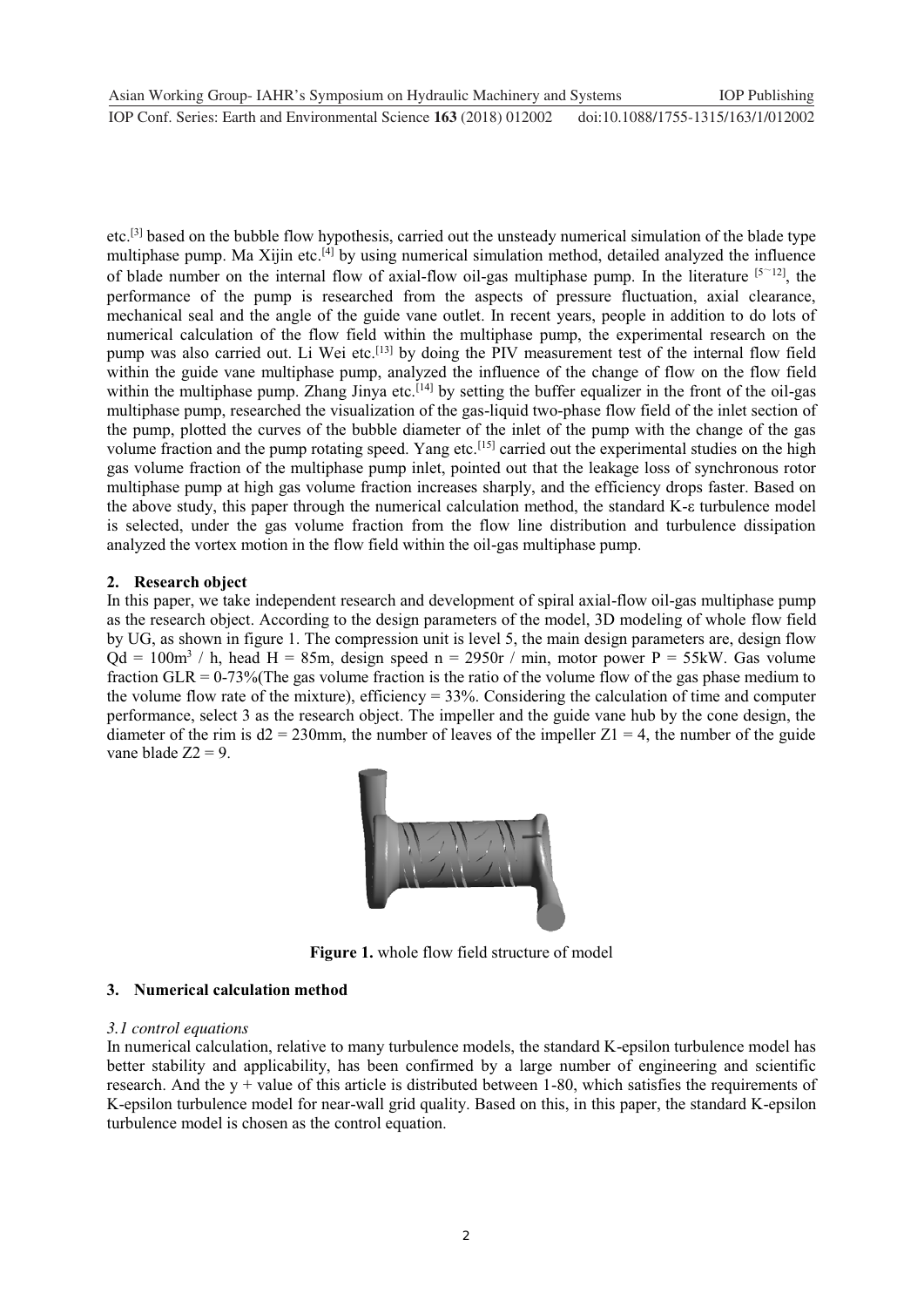The standard K-epsilon turbulence model needs to solve the turbulent kinetic energy and its dissipation rate equation. The turbulent kinetic energy k and the dissipation rate ε equation are as follows,

$$
\rho \frac{Dk}{Dt} = \frac{\partial}{\partial x_i} \left[ \left( \mu + \frac{\mu_i}{\sigma_k} \right) \frac{\partial k}{\partial x_i} \right] + G_k + G_b - \rho \varepsilon - Y_M \tag{1}
$$

$$
\rho \frac{D\varepsilon}{Dt} = \frac{\partial}{\partial x_i} \left[ \left( \mu + \frac{\mu_t}{\sigma_k} \right) \frac{\partial \varepsilon}{\partial x_i} \right] + C_{1z} \frac{\varepsilon}{k} \left( G_k + G_{3z} G_b \right) - C_{2z} \rho \frac{\varepsilon^2}{k}
$$
(2)

In the above equation,  $G_k$  represents the turbulent kinetic energy caused by the average velocity gradient,  $\forall \delta$  represents the turbulent kinetic caused by the buoyancy,  $\exists M$  is the effect of compressible turbulence pulsation inflated on the whole dissipation rate. The turbulence viscosity,  $\mu_t = \rho C_\mu \frac{k^2}{\varepsilon}$ . The coefficients in the model take the values in the single-phase flow,  $\sigma_k = 1.0$ ,  $\sigma_r = 1.314$ ,  $C_{\mu} = 0.09$ , each scheme adopts second order upwind.

#### *3.2 Grid division*

In this paper, ICEM is used to divide the fluid domain of the impeller and the guide vane into hexahedral structured grid. The results of the grid are shown in figure 2 and figure 3, verified by grid independence, the final selection of the calculated grid leaf surface  $y +$  is distributed between 1-80. The number of suction chamber cells is 85,534, the number of extruded cells is 692624, the number of impeller cells is 528,219, the number of guide vane cells is 461768.





**Figure 2.** Impeller Grid **Figure 3.** Guide vane grid

#### *3.3 Boundary condition setting*

Spatial discretization of transient control equation based on finite volume method, the coupling of pressure and velocity uses the SIMPLEC algorithm. The steady calculation results are taken as the initial values for the unsteady calculation, to enhance the stability of the calculation and improve the convergence rate.

The total time of calculating takes 5 times of the impeller rotation cycle, due to the number of grids and multi-phase calculation, the result file is large, so only processing and analysis the last cycle calculation of the results file data. The time step takes the time required for the impeller to rotate 2°. The calculation domain uses mass flow imports, pressure out-let boundary conditions. The walls are free of slip boundary conditions. In multi-stage multiphase pump, impeller and adjacent guide vanes formed two levels of static and dynamic interference. In the calculation, the problem of coupling between rotating impeller and stationary part is solved by sliding grid technique, so as to achieve accurate simulation of two levels of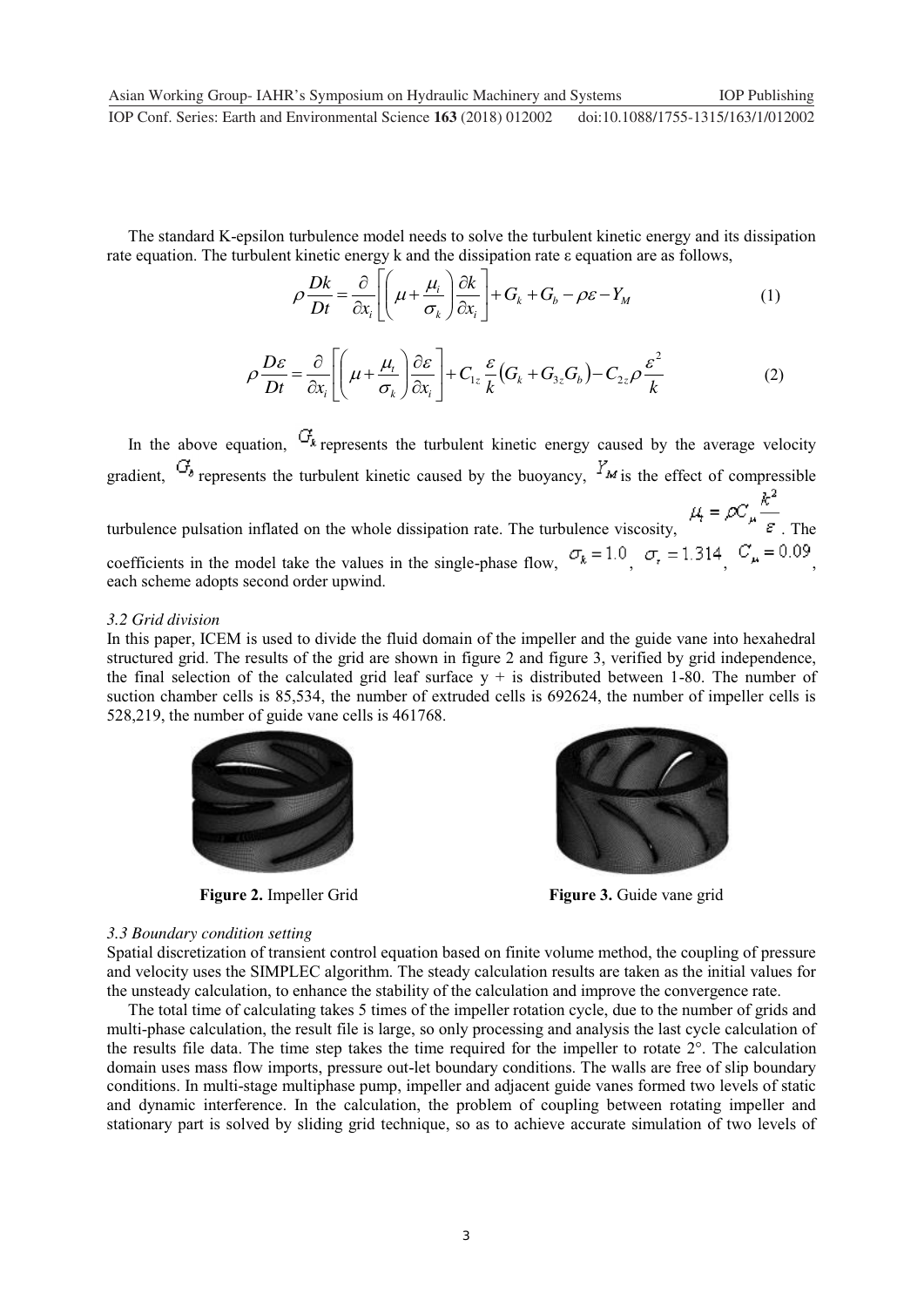static and dynamic interference flow.

#### **4. Analysis of the results**

#### *4.1 Streamline distribution*

Figure 4 is the streamline distribution of the half rotation surface at each height of the leaves under the conditions of the pure water, we can find from the figure, at 0.1 span, there is a great deal of the flow separation at the inlet of the guide vane, covered with the whole guide vane flow field, there is also a backflow in the individual guide vanes, but there is no vortex in the impeller. At 0.5 span, the vortex is mainly concentrated at the exit position of the guide vane working faces, the vortex here consist essentially of backflow vortex, the appearance of this phenomenon is likely to lead to poor design of the guide vane airfoil. At 0.9 span, the number of vortex is significantly reduced, but the impeller imports began to flow off. It can be seen that the vortex is gradually reduced from the hub to the rim guide vane under the pure water flow, and the vortex gradually become obvious.



 (1) 0.1 span (2) 0.5 span (3) 0.9 span **Figure 4.** The streamline distribution of the half rotation surface at each span under the conditions of the pure water condition

Figure 5 is the streamline distribution of the half rotation surface at each span under the 20% gas volume fraction, as can be seen from the figure, at 0.1 span, the guide vane flow separation phenomenon is obvious. At 0.5 span, there is a significant vortex in the guide vane. At 0.9 span, there is a significant flow separation at the impeller inlet and the guide vane out-let.It can be seen that the flow separation phenomenon is more serious under the condition of gas-liquid two-phase than pure water.



 (1) 0.1 span (2) 0.5 span (3) 0.9 span **Figure 5.** The streamline distribution of the half rotation surface at each span under the conditions of the 20% gas volume fraction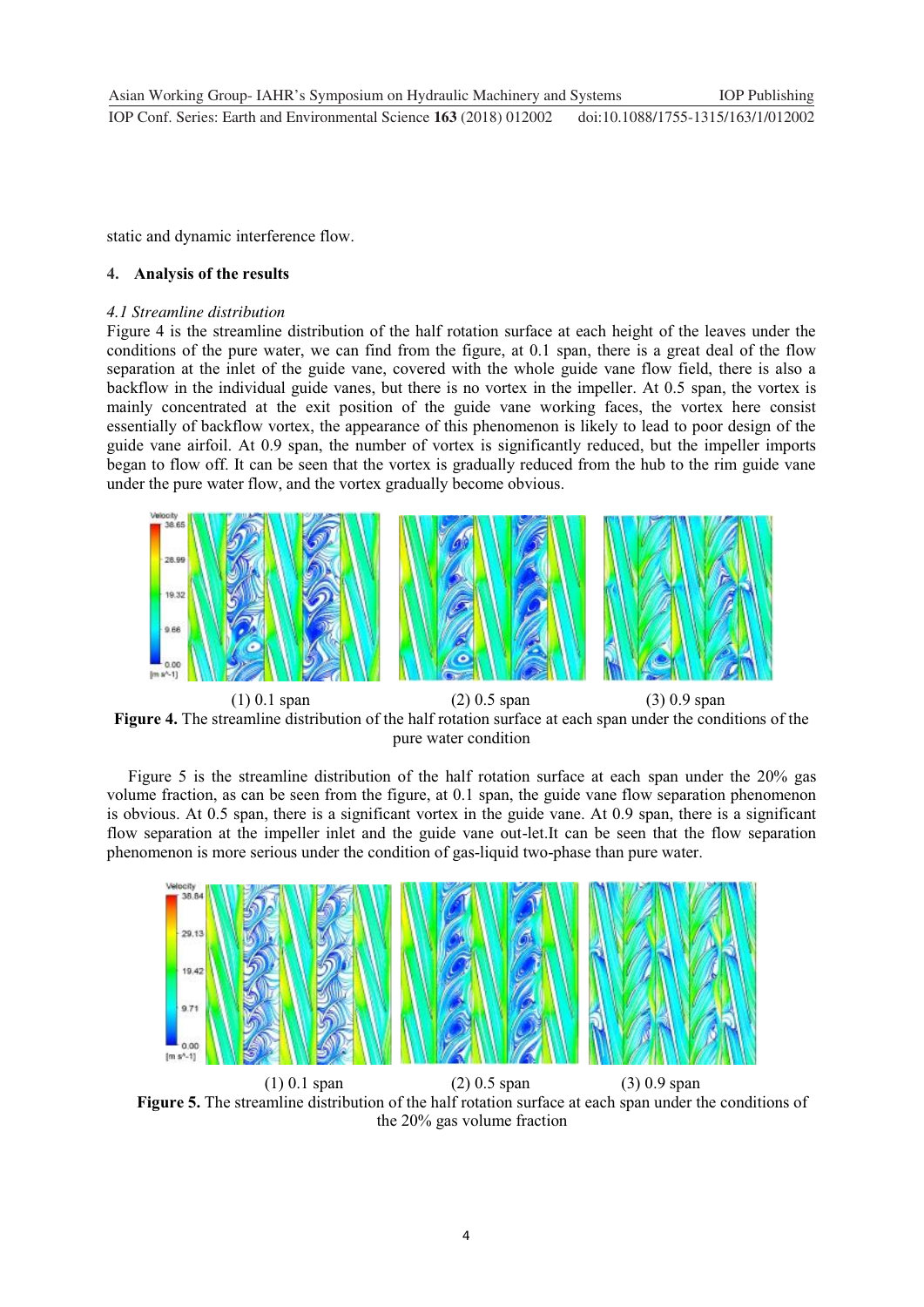Figure 6 is the streamline distribution of the half rotation surface at each span under the 40% gas volume fraction, we can see from the figure, at 0.1 span, the flow separation is more serious, and local position began to appear vortex. At 0.5 span, the vortex is filled with the whole flow field within the guide vane. At 0.9 span, the flow separation is serious, and the out-let of the guide vane begin to appear vortex. As can be seen from figure 4 to figure 6, with the increase of the gas volume fraction, the vortex movement in the guide vane is obviously enhanced, and at the rim of the impeller also began to flow separation.



 (1) 0.1 span (2) 0.5 span (3) 0.9 span **Figure 6.** The streamline distribution of the half rotation surface of each span under the conditions of the 40% gas volume fraction

### *4.2 Turbulence dissipation*

Figure 7 is the turbulent dissipation of the half-rotation surface at each span under pure water, from the figure can be seen, from 0.1 span to 0.9 span, the turbulence dissipation of the whole flow field is getting bigger and bigger, but turbulence dissipation is smaller in the impeller and the guide vane, and turbulence dissipation is mainly concentrated in the inlet of the impeller and the exit of the guide vane. Compare figure 4 can be found, the area where the vortex is relatively large is also the region of the turbulence dissipation.



condition

Figure 8 is the turbulent dissipation of the half-rotation surface at each span under the 20% gas volume fraction condition, from the figure can be clearly seen, at 0.1 span, the turbulent dissipation region of the impeller inlet area becomes larger than the pure water condition. At 0.5 span, the turbulence dissipation is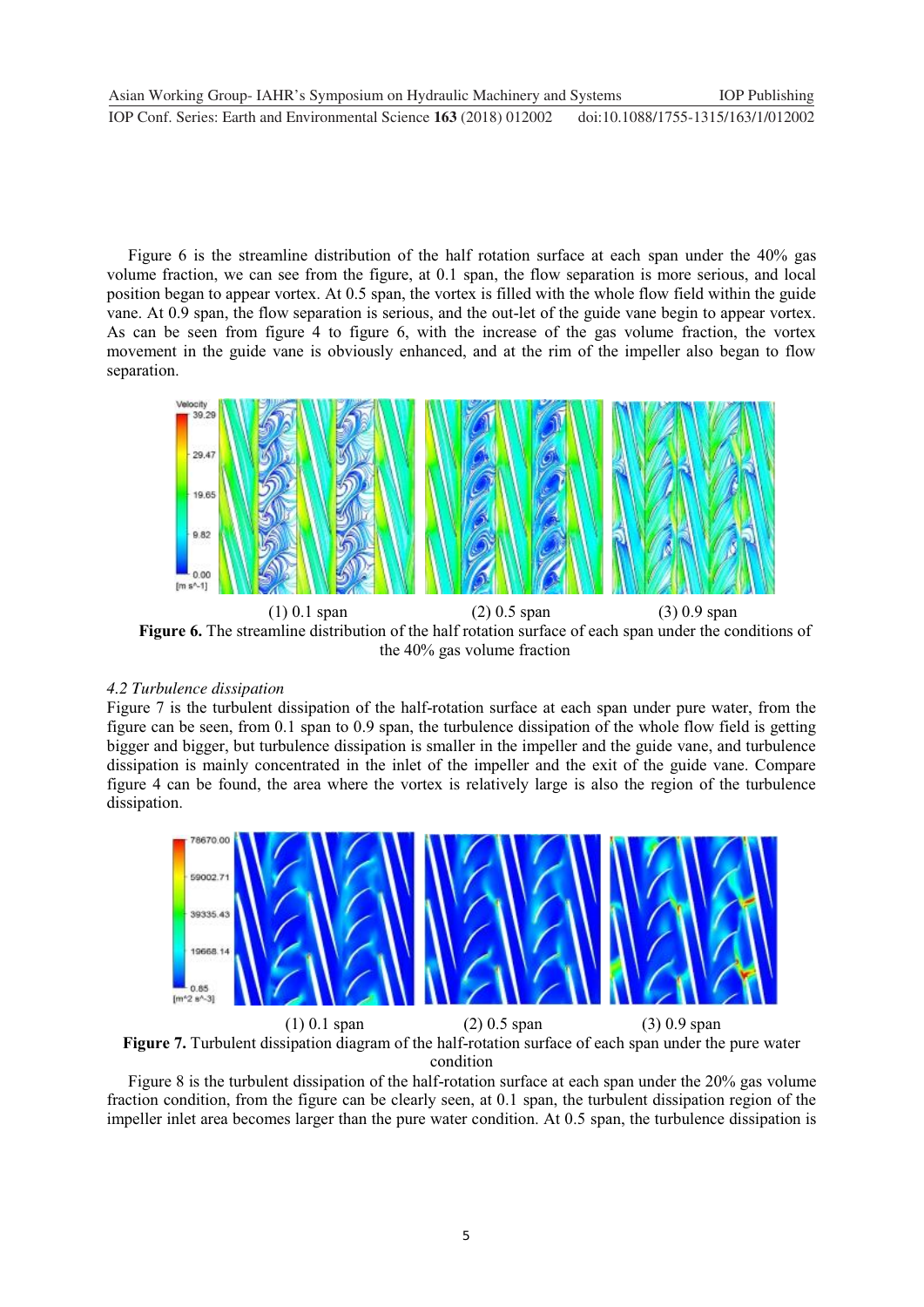relatively uniform, mainly distributed in the impeller and the guide vane junction, and the dissipation between two stage is greater than the dissipation within the stage. At 0.9 span, the turbulent dissipation at the inlet of the impeller is most obvious, mainly because here is more serious separation flow, making energy dissipation faster.



 (1) 0.1 span (2) 0.5 span (3) 0.9 span **Figure 8.** The turbulent dissipation diagram of the half-rotation surface at each span under the 20% gas volume fraction condition

Figure 9 is the turbulent dissipation diagram of the half-rotation surface at each span under the 20% gas volume fraction condition, as can be seen from the figure, at 0.1 span, the turbulence dissipation occurs mainly between the two stages, and which is obvious at the out-let of the guide vane. At 0.5 span, the turbulence dissipation distribution is more uniform, and the overall dissipation is relatively low, mainly concentrated at the out-let of the guide vane and the next stage impeller inlet. At 0.9 span, the turbulence dissipates at the position of the guide vane out-let working face and the inlet of the impeller, from the figure 6 can be found, this part of the area is also mainly the area of the serious flow separation. It can be seen that the effect of flow separation on the turbulence dissipation in the flow path of the multiphase pump is significant, and can be seen from figure7 to figure 9, with the gas volume fraction increases, the region where the maximum turbulent dissipation occurs gradually increases, however, the maximum turbulent dissipation value decreases.



**Figure 9.** The turbulent dissipation diagram of the half-rotation surface at each span under the 40% gas volume fraction condition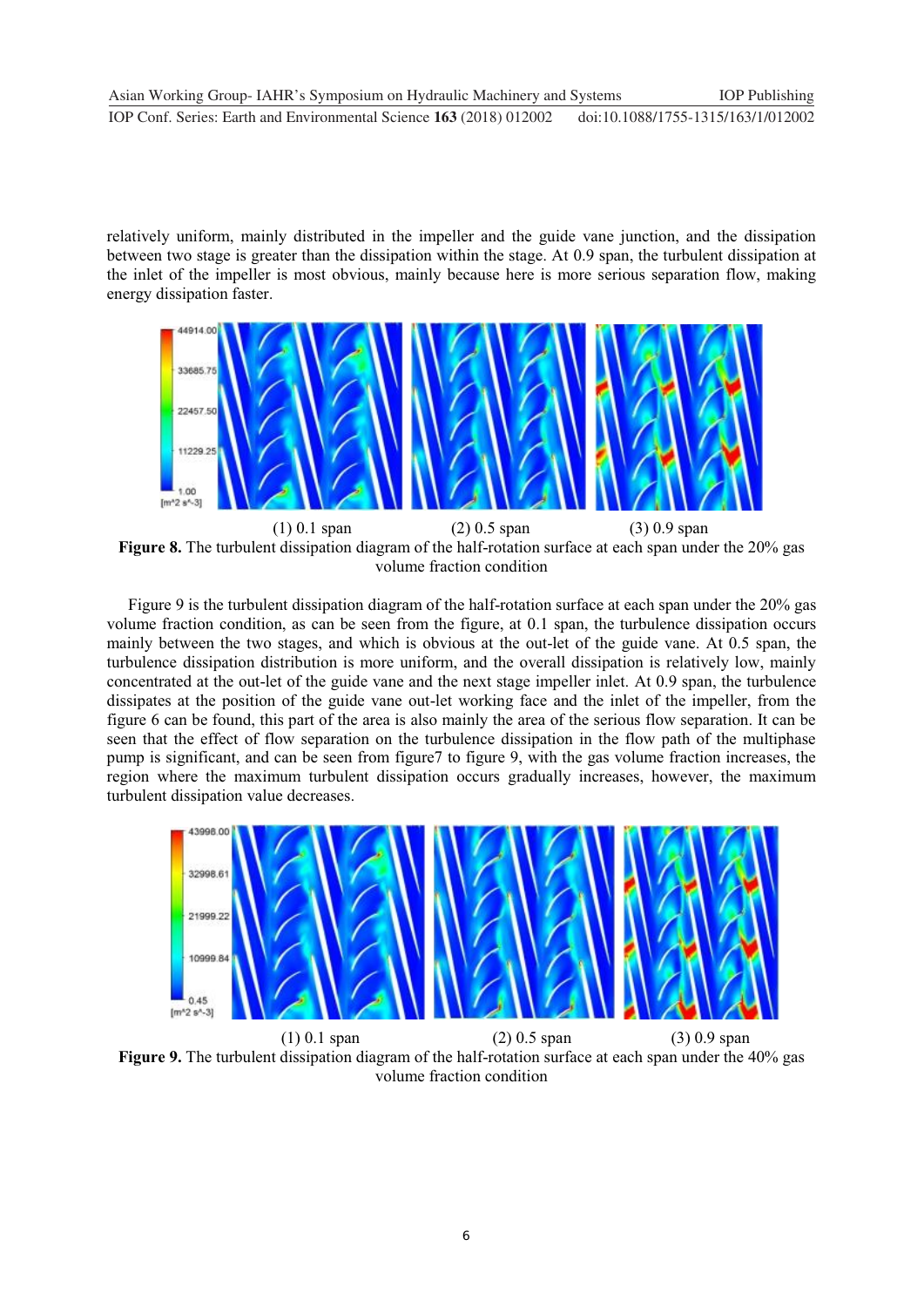**5. Conclusion**<br>Near the impeller hub position, the guide vane inlet has a greater flow separation, covered with the whole guide vane flow field, there is also a backflow within the individual guide vanes, but there is no vortex in the impeller. With the closer to the impeller rim, the number of the vortex is obvious reduced, and the impeller inlet began to appear flow separation. With the increase of the gas volume fraction, the vortex movement in the guide vane is obviously enhanced.

From the impeller hub to the rim, the turbulence dissipation in the flow field is getting bigger and bigger, turbulence dissipation is mainly concentrated in the inlet of the impeller and the out-let of the guide vane. As the gas volume fraction increases, the region where the maximum turbulent dissipation occurs gradually increases, but the maximum turbulent dissipation value decreases.

From the hub to the rim, the vortex within the guide vane is gradually reduced, but the vortex within the impeller is gradually obvious. And with the increase of the gas volume fraction, the flow separation, the backflow and the vortex within the impeller and the guide vane gradually enhanced. It is also found that the effect of flow separation on the turbulence dissipation in the flow field of the multiphase pump is significant, that is, the more serious the area of flow separation, the greater the energy loss.

#### **Acknowledgment**

This work was supported by grants from China Postdoctoral Science Foundation (2016M600090), China Postdoctoral Science Foundation (2017T100077), National Natural Science Foundation of China (51279083), Education department key project of Sichuan province of China (17ZA0366), and the Key scientific research fund of Xihua University of China (Z1510417). This work was also supported by the Open Research Subject of Key Laboratory of Fluid and Power Machinery, Ministry of Education (szjj2016-004) and the Economy, Trade and Information Commission of Shenzhen Municipality (201411201645511650).

#### **References**

- [1] Ji B, Luo X, Wu Y, et al. *Numerical analysis of unsteady cavitating turbulent flow and shedding horse-shoe vortex structure around a twisted hydrofoil*[J]. International Journal of Multiphase Flow, 2013, 51(5):33-43.
- [2] Zhang Jinya, Cai Shujie, Zhu Hongwu, etc. *Numerical simulation of compressible flow field in three-stage spiral axial flow pump*[J]. Journal of Agricultural Mechanization, 2014, 45 (9): 89-95.
- [3] Yu Zhiyi, Liu Ying. *Analysis of unsteady flow characteristics of gas-liquid two-phase flow in a blade-type mixed pump*[J]. Journal of Agricultural Mechanization, 2013, 44 (5): 66-69.
- [4] Ma Xijin, Bao Chunhui, *Effects of blade number on unsteady flow field in axial-flow oil-gas multiphase pump*[J]. Fluid Mechanics, 2017, 45 (5).
- [5] Zhang W, Yu Z, Zhu B. *Numerical Study of Pressure Fluctuation in a Gas- Liquid Two-Phase Mixed-Flow Pump*[J]. Energies, 2017:634.
- [6] Ma Xijin, Zhang Zhenzhen, Hou Hua. *Effects of axial clearance variation on performance of multi-stage oil-gas multiphase pump*[J]. Fluid Machinery, 2015 (4): 28-32.
- [7] Ma Xi-jin, Jia Weibin, Bao Chunhui. *Flow field analysis of double-ended mechanical seal end face of oil-gas multiphase pump based on fluent*[J]. Hydraulic Pneumatic and Seal, 2015, 35 (12): 16-18.
- [8] Zhang W, Zhu B, Yu Z, et al. *Numerical study of pressure fluctuation in the whole flow passage of a low specific speed mixed-flow pump*[J]. Advances in Mechanical Engineering, 2017, 9(5).
- [9] Gu Shengqin, Li Xinkai, Ma Xijin, etc. *Effects of inlet angle of guide vane on performance of multiphase pump*[C] // National Conference on Hydraulic Machinery and Its System. 2011: